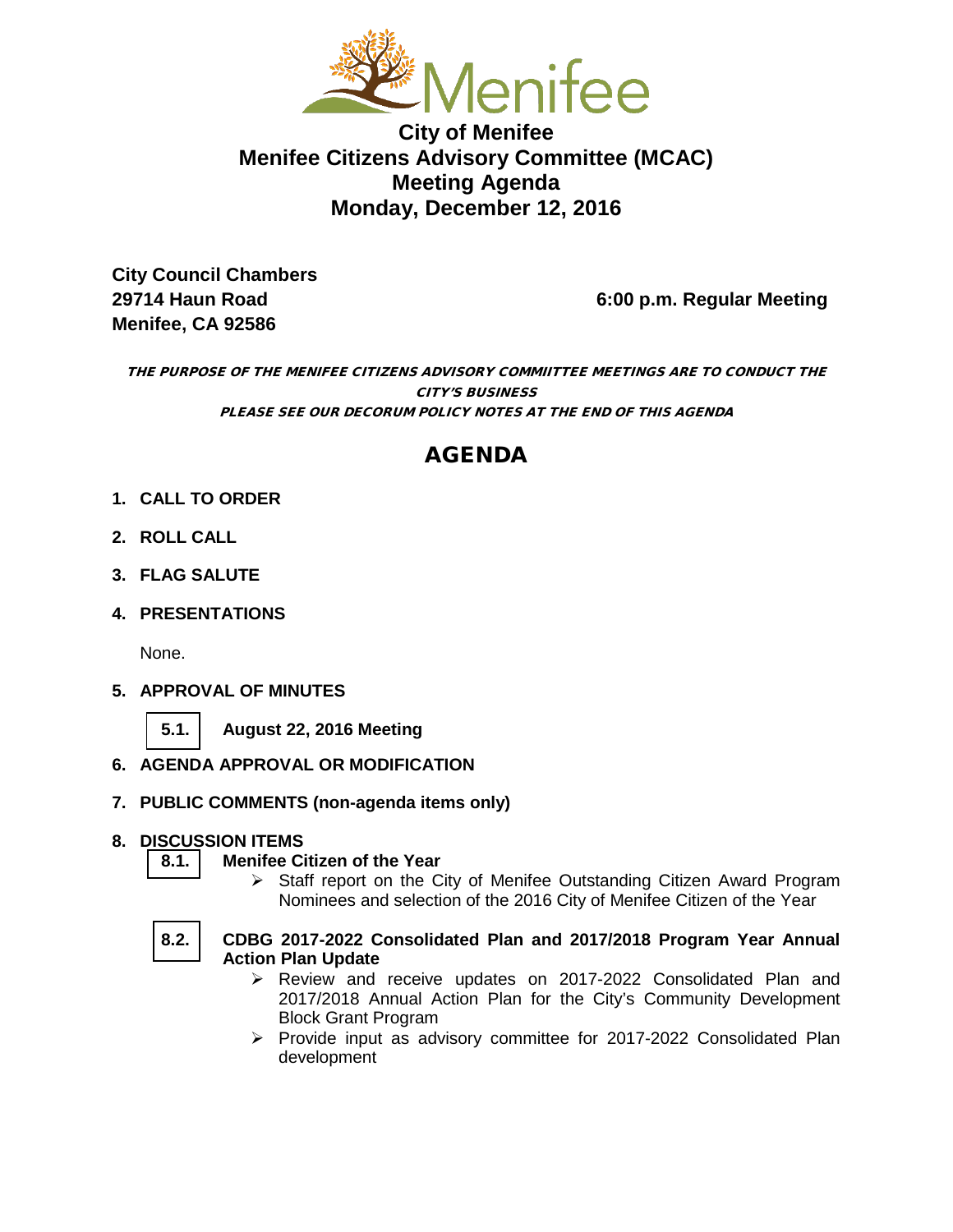#### **9. DIRECTOR COMMENTS**

#### **10. COMMITTEE MEMBER REPORTS ON COMMITTEE ACTIVITIES**

## **11. FUTURE AGENDA REQUESTS FROM COMMITTEE MEMBERS:**

#### **Items Scheduled for Future Agendas:**

 $\triangleright$  Upcoming MCAC meeting date schedule for 2017

#### **12. ADJOURNMENT**

#### *Decorum Policy Notes*

#### *Please use a speaker request form when you wish to address the Committee*

*The Committee anticipates and encourages public participation at its Committee meeting,*  both on agenda items and during the public comments period. Please use respect by not *having your cell phones on, refrain from talking in the audience or outbursts that may be disruptive. While we encourage participation, we ask there be a mutual respect for the proceedings.*

#### *Staff Reports*

*Materials related to an item on this Agenda, including those submitted to the Committee after distribution of the agenda packet, and are available for public inspection by contacting Jen Allen, Deputy City Clerk, at (951) 672-6777 during normal business hours.* 

#### *Compliance with the Americans with Disabilities Act*

*If you need special assistance to participate in this meeting, you should contact Jennifer Allen, Deputy City Clerk, at (951) 672-6777. Notification 72 hours prior to the meeting will enable the City to make reasonable arrangements to assure accessibility to this meeting.*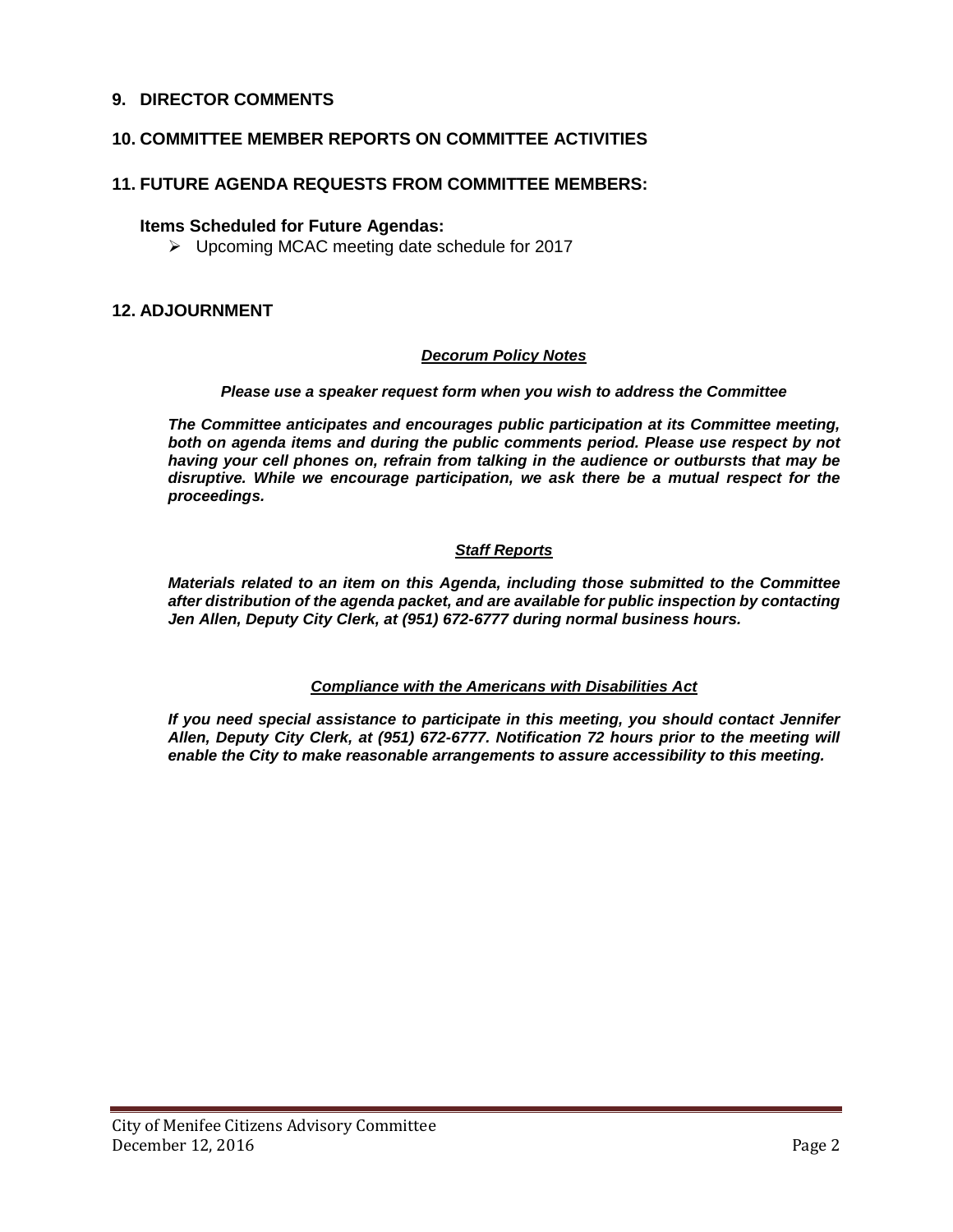#### **City of Menifee Menifee Citizens Advisory Committee (MCAC) Regular Meeting Minutes August 22, 2016**

## <span id="page-2-0"></span>**1. CALL TO ORDER**

Committee Chair Gloria Sanchez called the meeting to order at 6:00 PM.

## **2. ROLL CALL**

Present were: Committee Chair Gloria Sanchez, Committee Vice-Chair Marty Rosen, Committee member Tom Giedroyce, Committee member Randy Madrid, Committee member Robert P. Karwin, Committee member Ken Woytek, Committee member Karla Monroy, and Management Analyst Margarita Cornejo and two members of the public. Absent were: Committee member Elgin Datcher.

## **3. FLAG SALUTE**

## **4. PRESENTATIONS**

None.

## **5. APPROVAL OF MINUTES**

## **February 25, 2016**

Motion to approve minutes of February 25, 2016 was made by Committee Vice-Chair Rosen.

Motion was seconded by Committee member Karwin.

Motion was unanimously approved.

# **6. AGENDA APPROVAL OR MODIFICATION**

As posted.

# **7. PUBLIC COMMENTS (non-agenda items only)**

None.

# **8. DISCUSSION ITEMS**

# **8.1. Menifee Citizen of the Year**

Staff report on the City of Menifee Outstanding Citizen Award Program as adopted by City Council on May 4, 2016 and role of MCAC in the Outstanding Citizen Award Program

Management Analyst Margarita Cornejo provided staff report on the City of Menifee Outstanding Citizen of the Year inaugurated effective May 2016 by City Council. Ms. Cornejo advised MCAC that City Council formally appointed the MCAC as the committee which would annually, typically around December, review all nominees for the current year, and select the Menifee Citizen of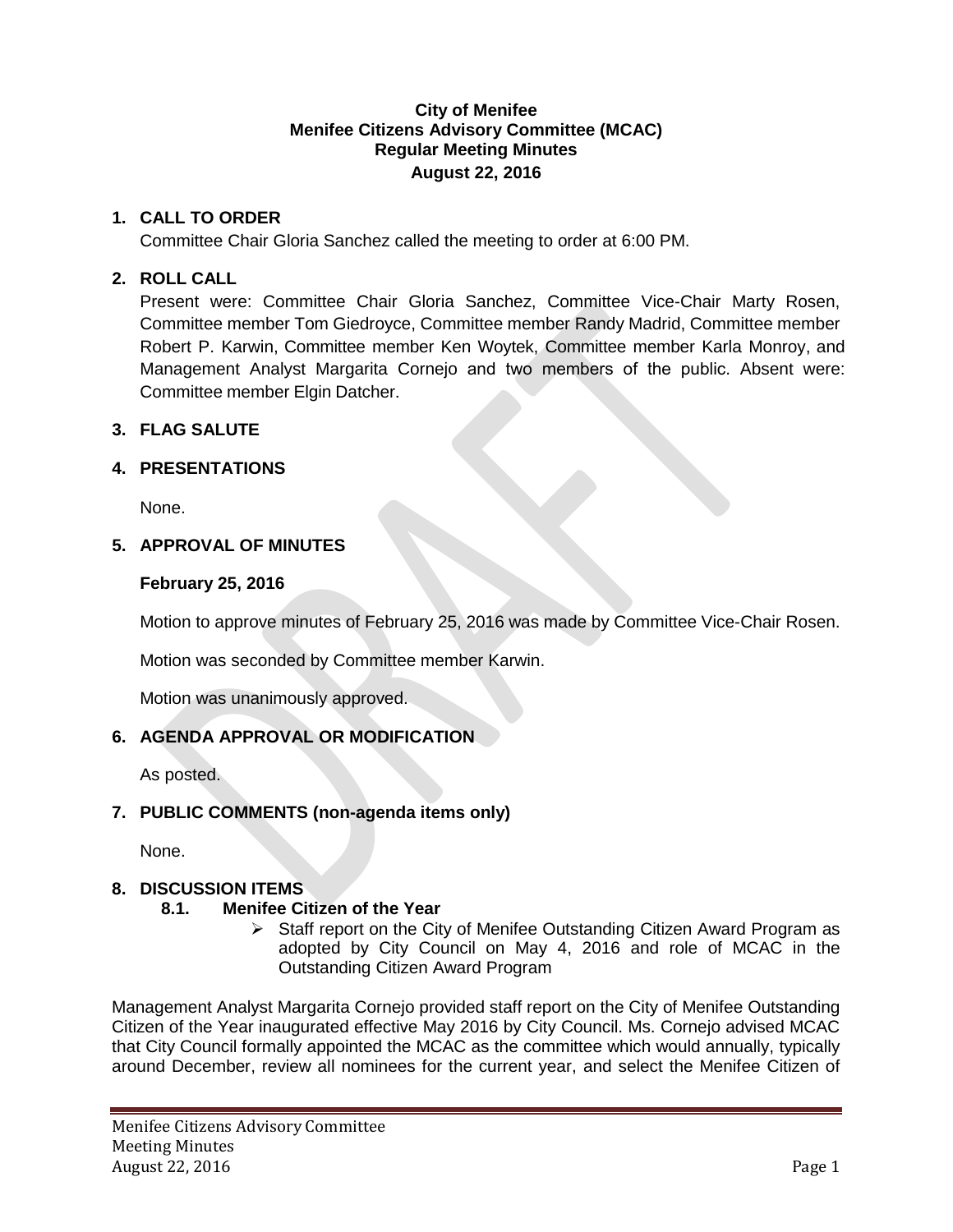Year. The selected person would then be subsequently recognized at the following January regular City Council meeting.

## **8.2. CDBG 2015/2016 Program Year Annual Action Plan Projects & Activities for CAPER (Year-end Report)**

 $\triangleright$  Review and receive summary all projects/activities completed during Program Year 2015/2016 (July 1, 2015 to June 30, 2016 period) as part of City's Community Development Block Grant (CDBG) Program.

Management Analyst Margarita Cornejo provided staff report on the City of Menifee's 2015/2016 Program Year Annual Action Plan Projects & Activities for the Comprehensive Annual Performance and Evaluation Report (CAPER).

Committee received and filed the report/presentation provided on the item.

#### **8.3. CDBG 2017-2022 Consolidated Plan and 2017/2018 Program Year Annual Action Plan**

 $\triangleright$  Review and receive prospective process/timeline outline for the 2017-2022 Consolidated Plan and 2017/2018 Annual Action Plan for the City's Community Development Block Grant Program

Management Analyst Margarita Cornejo provided staff report on the City of Menifee's upcoming CDBG 2017-2022 Consolidated Plan and 2017/2018 Program Year Annual Action Plan, highlighting the program requirements, and the City's proposed strategy/approach to ensuring community participation and engagement during the development of the plans.

Committee received and filed the report/presentation provided on the item.

#### **8.4. Review of current and prospective responsibilities of MCAC committee**

 Review and discuss current responsibilities of MCAC committee, and prospective interest in requesting additional responsibilities.

Management Analyst Margarita Cornejo provided staff report on request by MCAC committee member to review the current and prospective responsibilities of the MCAC committee.

Committee member Ken Woytek indicated his request for MAC to discuss prospective additional responsibilities of the MCAC in addition to serving as the advisory committee of the CDBG program. Mr. Woytek stated that the committee's diverse representation could be useful to providing input in other municipal issues, such as the budget.

Committee inquired about the process to add additional responsibilities to the MCAC.

Staff advised that the MCAC was formally organized under City Council resolution with clearly defined duties, including that of servicing as the advisory committee for the CDBG program, and as the committee responsible for selecting the Menifee Citizen of the Year. Additional duties would require City Council approval.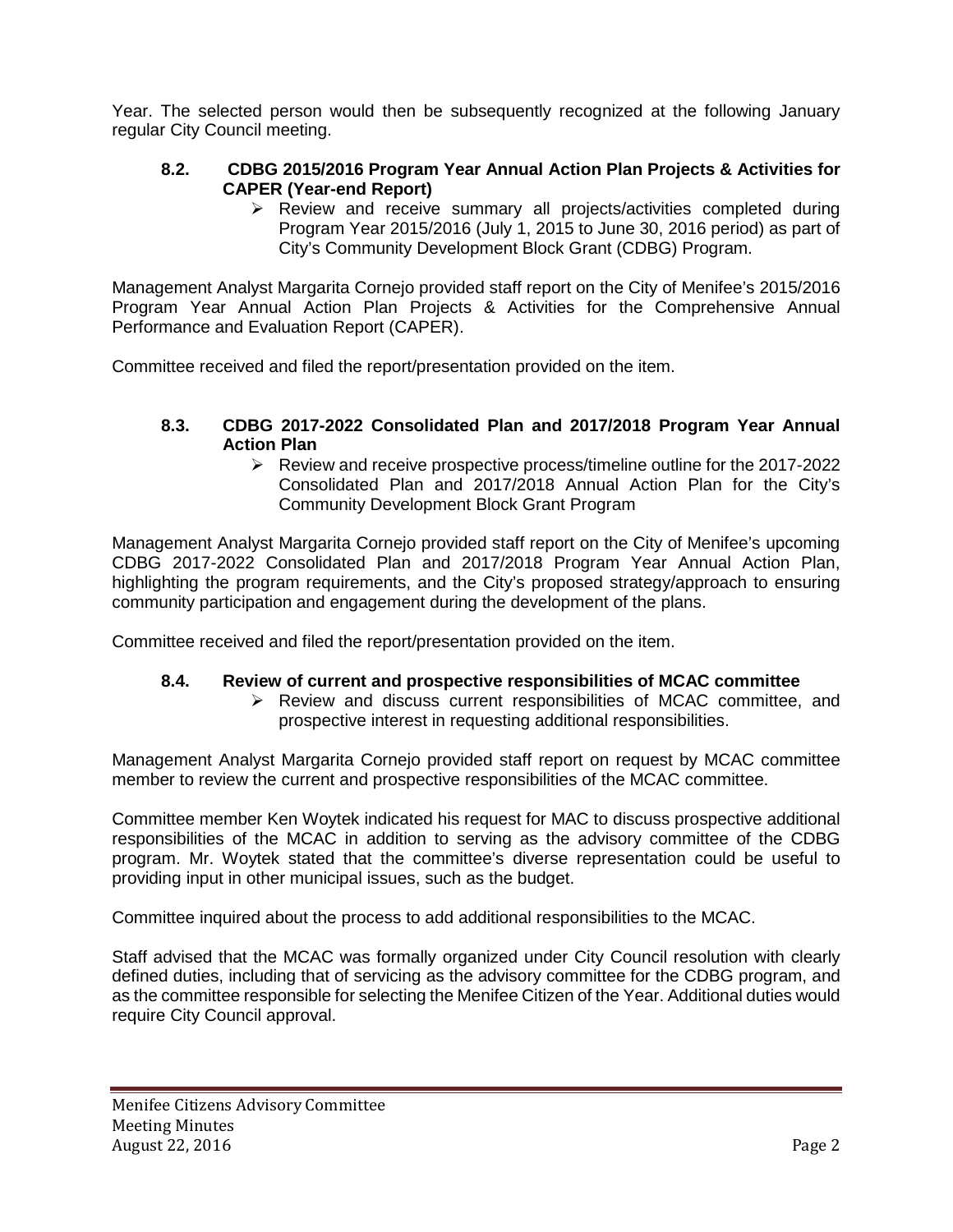After brief discussion, the committee elected to not move forward with a request for additional duties at this time. However, the committee did suggest staff explore ways to let the public know more about the MCAC meetings.

Additionally, it was suggested staff look into seeing if the City can explore having a homeless outreach liason to help address homeless issues within the community.

# **9. DIRECTOR COMMENTS**

None.

**10. COMMITTEE MEMBER REPORTS ON COMMITTEE ACTIVITIES** None.

# **11. FUTURE AGENDA REQUESTS FROM COMMITTEE MEMBERS:**

# **Items Scheduled for Future Agendas:**

## **ADJOURNMENT**

Committee Chair Sanchez adjourned the meeting at 7:40 pm.

\_\_\_\_\_\_\_\_\_\_\_\_\_\_\_\_\_\_\_\_\_\_\_\_\_\_\_\_\_\_\_\_\_\_\_\_\_\_\_\_\_\_\_\_\_\_\_

Margarita Cornejo, Management Analyst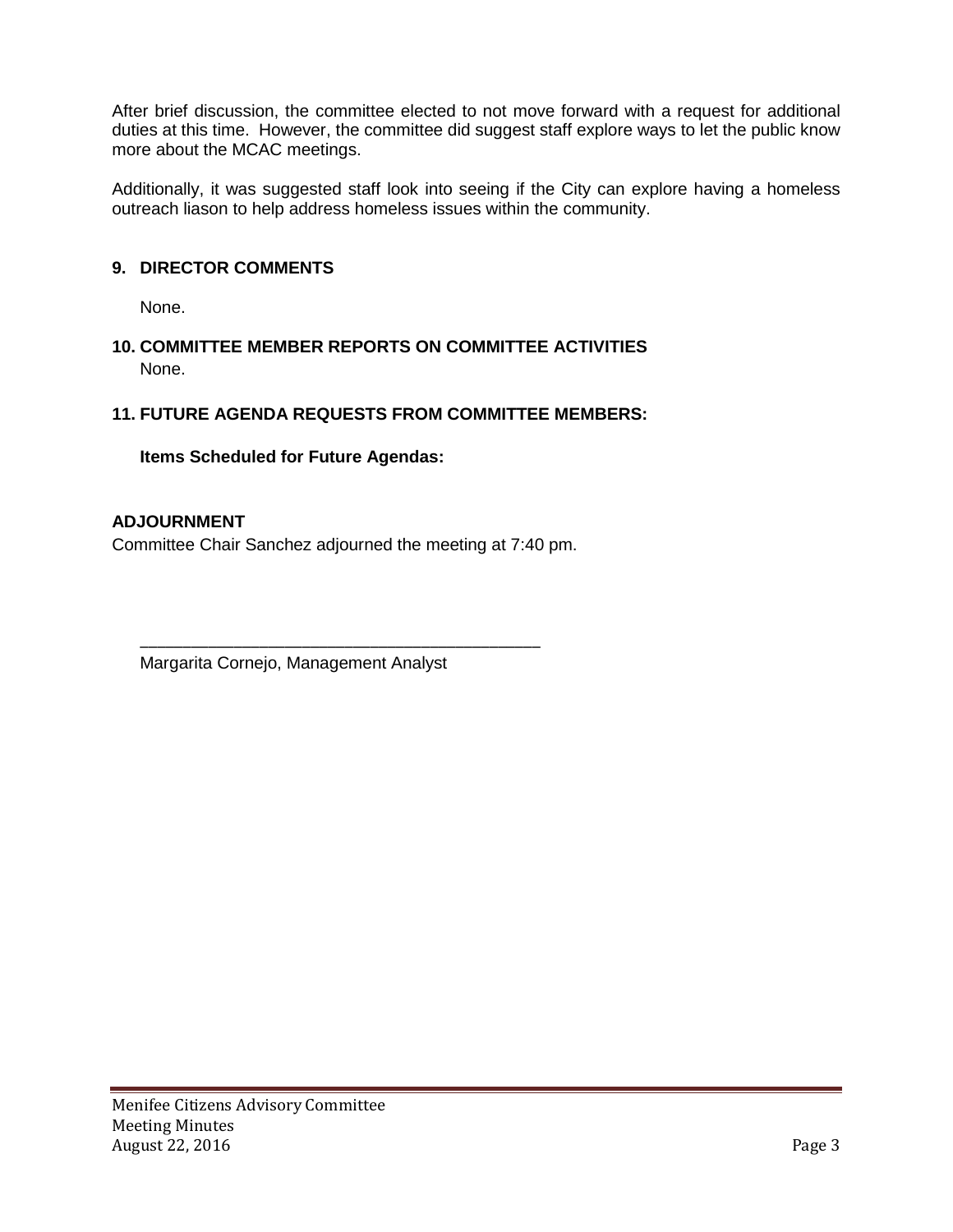## <span id="page-5-0"></span>**CITY OF MENIFEE**

| SUBJECT:             | Review and Discussion of Nominees and Selection of<br>2016 City of Menifee Citizen of Year |
|----------------------|--------------------------------------------------------------------------------------------|
| <b>MEETING DATE:</b> | December 12, 2016                                                                          |
| TO:                  | <b>Committee Chair and Committee</b>                                                       |
| <b>PREPARED BY:</b>  | Margarita Cornejo, Management Analyst<br>Tara Magner, Administrative Coordinator           |
| <b>REVIEWED BY:</b>  | <b>Bruce Foltz, Finance Director</b>                                                       |

#### **RECOMMENDED ACTION**

MCAC review and discuss the nominees for the City of Menifee Outstanding Citizen of the Year Award Program and provide selection for 2016 Citizen of the Year.

#### **DISCUSSION**

During the May 4, 2016 regular City Council meeting, the City Council unanimously approved the inclusion of the City of Menifee Outstanding Citizen Award Program as a city program with the purpose of recognizing Menifee residents who have by their efforts contributed to the improvement of the quality of life in the City of Menifee.

At the same meeting it was also decided by City Council that the MCAC should serve as an advisory council during the review of the recommended nominees for the Menifee Citizen of the Year Award, and ultimately select the Citizen of the Year each December, who would then be formally recognized by City Council in the following January.

During its August 2016 Meeting the MCAC received a staff report on the new program and the role of the MCAC in selecting the Citizen of the Year.

It is staff's recommendation the MCAC receive staff report on the 2016 nominees, discuss the various nominees and select one of the nominees as the 2016 Menifee Citizen of the Year. Since 2016 will be the inaugural year for the Citizen of Year selection, it is recommended the MCAC begin the discussion by establishing key selection criteria.

#### **FISCAL IMPACT**

None

#### **ATTACHMENTS**

Menifee Citizens of the Year Nominees for 2016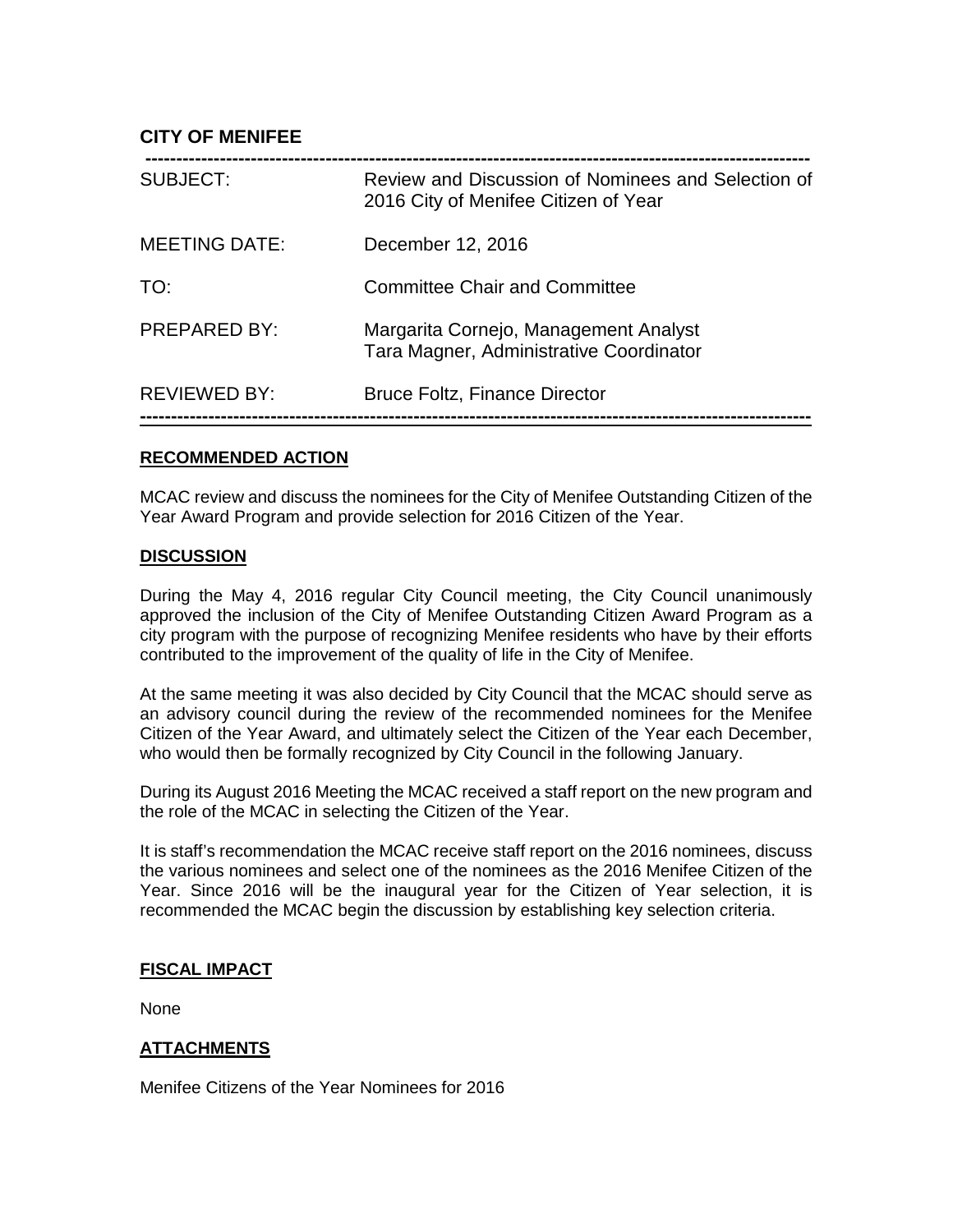# Menifee Citizen of the Year 2016 Nominee



# Mr. Darius Hughes

Recognized as Menifee Outstanding Citizen: August 3, 2016 Nominated by: Councilmember Lesa Sobek

# **Brief Biography on Nominee:**

Darius Parvin Hughes II is named after his great-grandfather. He was born in Shawnee, Kansas but grew up in Menifee. As a young boy scout, Darius earned a lifesaving merit badge. He continued in scouting earning the rank of Eagle Scout being one of the few in this area to be inducted into the Order of the Arrow.

After graduation from Paloma Valley High School, became a lifeguard at the Menifee Lakes Swimming Pool; After the season was over he decided then to serve the Lord as a missionary for the Church of Jesus Christ of Latter Day Saints. For two years he sacrificed his time and talents in non-paid service to the people of the Tacoma Washington Mission. The mission includes all the land West of the Puget Sound including the Olympic Rain Forest region.

Upon his return he was accepted to Brigham Young University and is currently a student there majoring in computer technology. He came home to Menifee for the summer and accepted a Job as Lifeguard again at the Menifee Lakes Swimming Pool.

The day the event took place Darius was doing an assignment that required him to regulate the use of the Slide from the top platform. A quick survey of the pool alerted him to young boy was struggling to keep afloat. He immediately scrambled down the three flights of metal stairs and lept into the pool to save the boy from drowning . Though lifesaving was not his primary duty at the slide, imminent threat of danger to the boy caused to him to react, thereby saving the child from drowning.

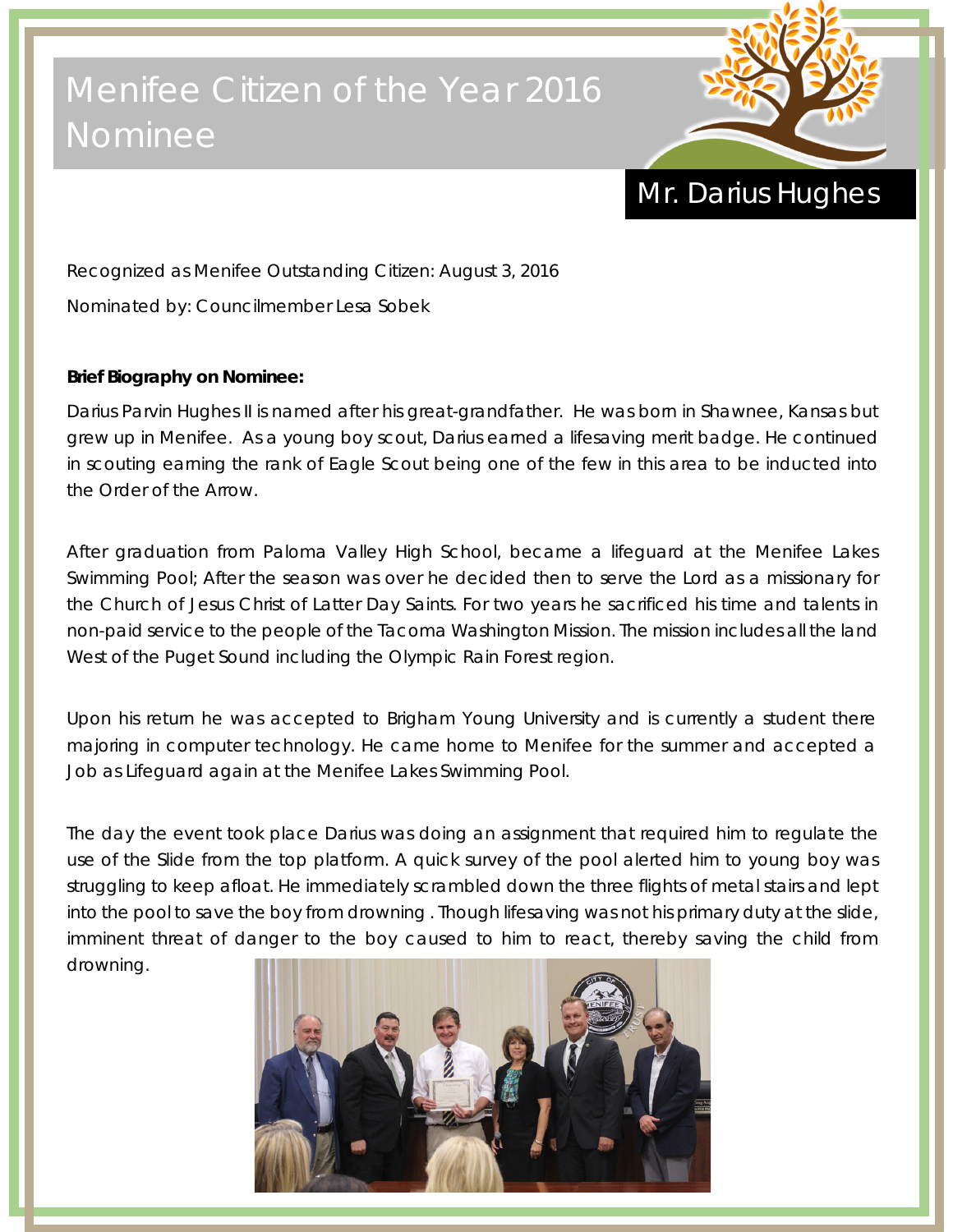# Menifee Citizen of the Year 2016 Nominee



Ms. Estella Cline

Recognized as Menifee Outstanding Citizen: September 21, 2016 Nominated by: Councilmember Lesa Sobek

## **Brief Biography on Nominee:**

Estella is President of the Inland Valley Habitat for Humanity, Board of Directors. She and her husband, Edward, have lived in the Inland Valley area for over 17 years, and are current Menifee residents. She is a former banker, current realtor, and teaches financial wellness classes. Estella recently received the Brent Eskildsen Humanitarian Award, Habitat's highest honor, at the Habitat for Humanity Annual Appreciation Dinner. Estella is also an active volunteer with her church and several local charities.

The Inland Valley Habitat for Humanity is celebrating 25 years of service this year and they do roughly 75-90% of their work right here in Menifee including the Senior Home Revitalization through Menifee Better Together event. 80%-70% of those served are senior citizens and/or veterans. Estella most enjoys the opportunity to get to really know the story of each homeowner served.

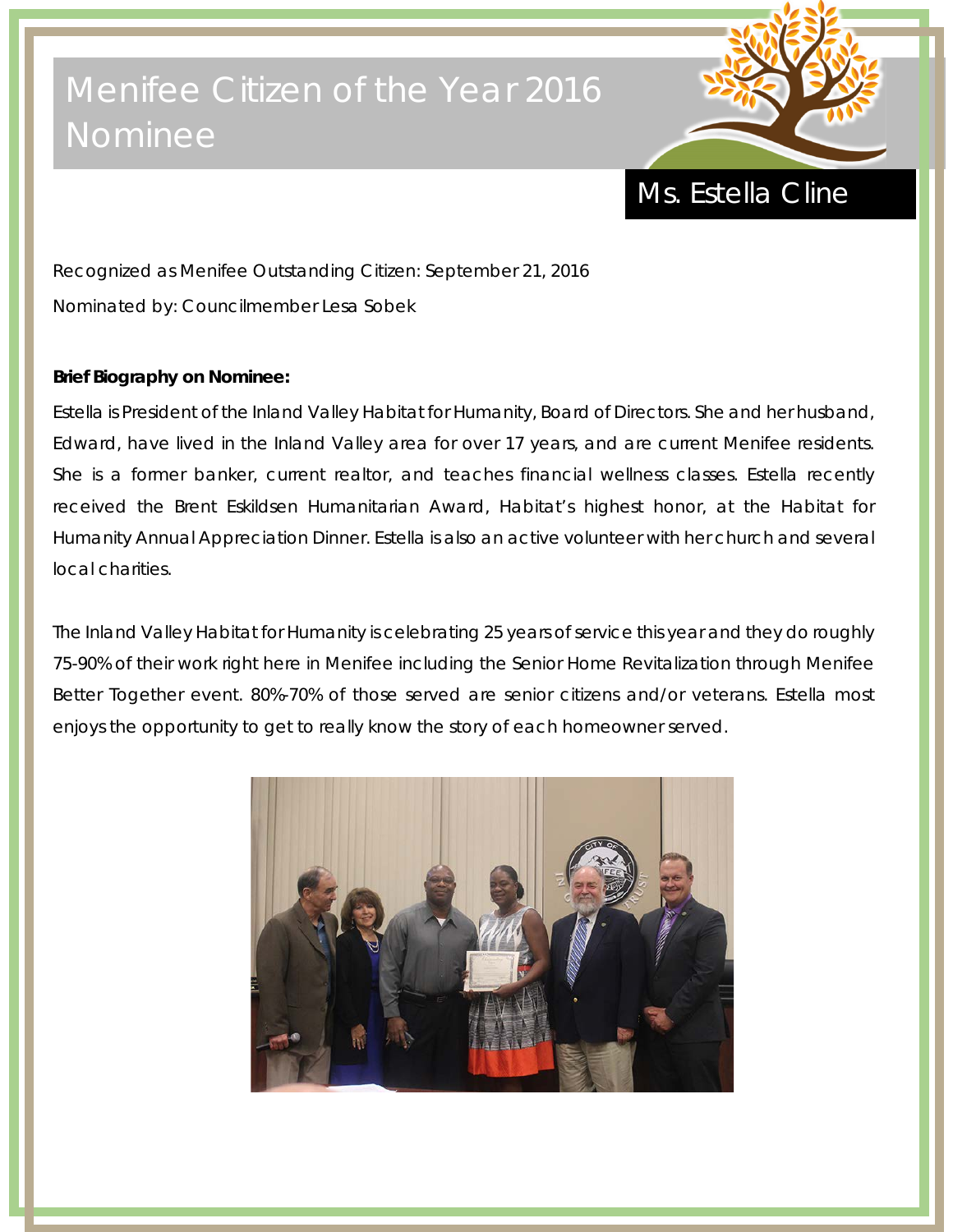# Menifee Citizen of the Year 2016 Nominee



# Mrs. Darci Castillejos

Recognized as Menifee Outstanding Citizen: December 21, 2016

Nominated by: Councilmember John Denver

# **Brief Biography on Nominee:**

Darci Castillejos was a Girl Scout troop leader for six years, also was active in the PTSA for many years, serving as President of the Menifee Valley Middle School PTSA. She also served on her homeowner's association board for almost twenty years, five as President. Darci opened SunBean's Coffee and Brewing Company, however converted the coffee house to a small sports bar called The Pitstop Pub & Grill. Darci opened the French Valley Café in June 2000, and continues to operate the business today.

Darci enlisted in the United States Navy Reserve in 1994. In 2007, she was promoted to Chief Petty Officer. She is currently assigned to Navy Cargo Handling Battalion 14, Delta Company.

Darci has served as Chairwoman (twice) of the Menifee Valley Chamber of Commerce, President of the Menifee Valley Community Cupboard, and Treasurer of the Menifee Action Group and served on the General Plan Advisory Council.

This past year, Darci received the call to Active Duty. In March, she deployed with 120 members of her battalion, providing expeditionary logistics support to Special Operations Forces stationed at Bagram Air Field, in Bagram, Afghanistan, in support of Operation Enduring Freedom. For her outstanding service Darci was awarded a Navy Commendation Medal, Afghanistan Campaign Medal, NATO Medal, and she earned her Expeditionary Warfare Specialist qualification.

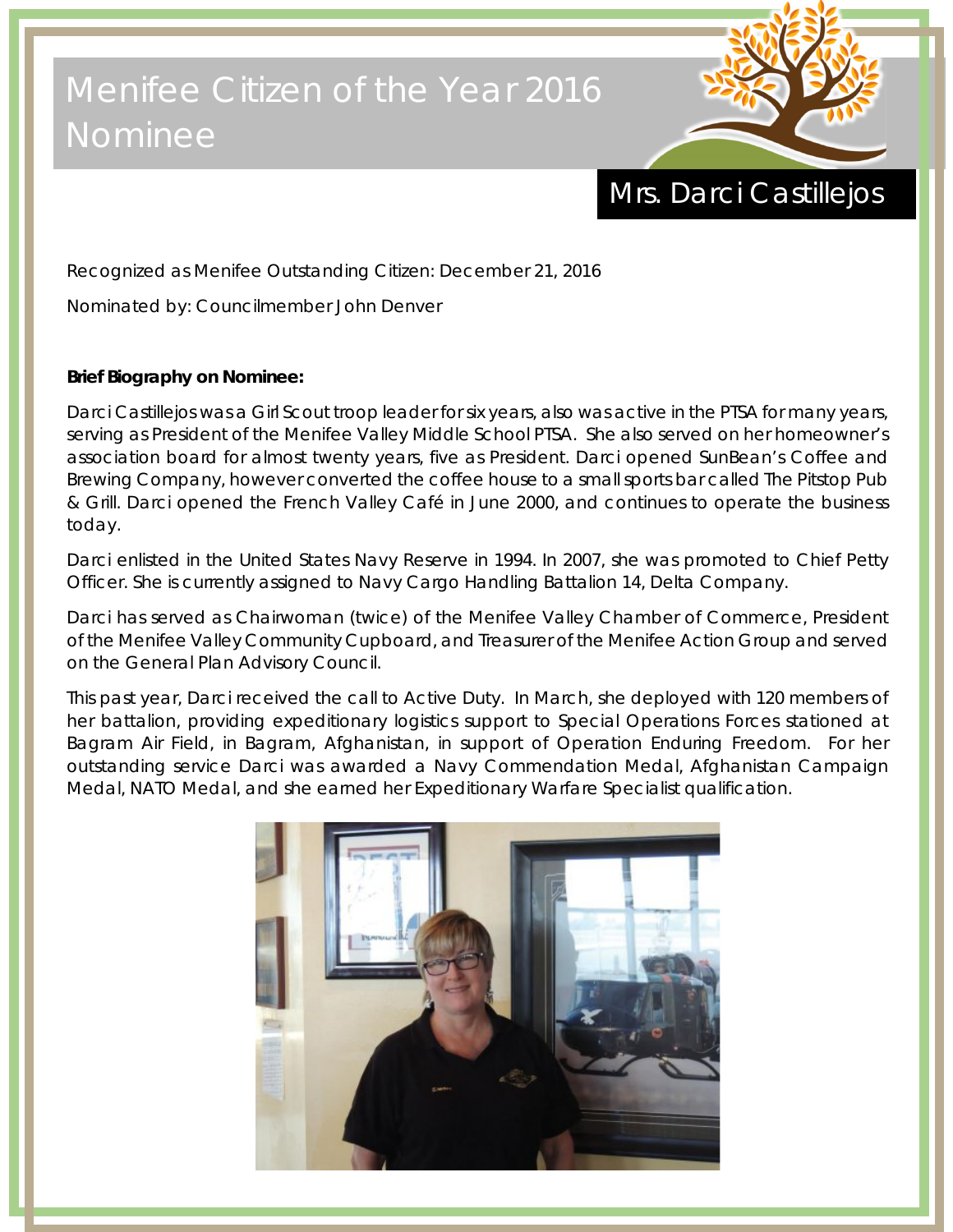## <span id="page-9-0"></span>**CITY OF MENIFEE**

| <b>SUBJECT:</b>     | Update on Community Development Block Grant (CDBG)<br>Consolidated Plan (2017-2022) and 2017-2018 Annual Action<br><b>Plan Process</b> |
|---------------------|----------------------------------------------------------------------------------------------------------------------------------------|
|                     | MEETING DATE: December 12, 2016                                                                                                        |
| TO:                 | <b>Committee Chair and Committee</b>                                                                                                   |
| <b>PREPARED BY:</b> | Margarita Cornejo, Management Analyst                                                                                                  |
| <b>REVIEWED BY:</b> | <b>Bruce Foltz, Finance Director</b>                                                                                                   |
|                     |                                                                                                                                        |

## **RECOMMENDED ACTION**

That the MCAC receive staff report on updates on the 2017-2022 Consolidated Plan and 2017-2018 Annual Action Plan process as related to the City's Community Development Block Grant (CDBG) Program and provide advisory input for development of such as plan(s) as a committee.

**------------------------------------------------------------------------------------------------------------**

#### **DISCUSSION**

The City of Menifee elected to become a Community Development Block Grant (CDBG) entitlement jurisdiction beginning July 1, 2012. This entitlement status enables the City to receive funds directly from the federal Department of Housing and Urban Development (HUD) for distribution and expenditure within the City, and allows the City Council to have greater control of the use of the funds and ensure greater accountability to Menifee residents. Program Year 2016-17 is the fifth year the City of Menifee participates within the CDBG Program as an entitlement community.

As an entitlement community the City follows a five year cycle for the implementation of its CDBG program. Every five (5) years, the City must prepare a Consolidated Plan which identifies specific goals/objectives the City looks to completing within the subsequent five years in relation to its CDBG program. In conjunction with the Consolidated Plan a one year Annual Action Plan which identifies specific activities/projects to be completed as part of the goals/objectives established. HUD strongly encourages communities to incorporate community feedback and input in the development of its Consolidated Plan, as this serves as the foundation for the City's CDBG program for the following five years.

In 2012, the City of Menifee completed its first Consolidated Plan which covered the period of 2012 to 2017. In 2016-2017, the City will need to prepare its second Consolidated Plan which will cover the period of 2016 through 2022. Ultimately the 2017-2022 Consolidated Plan will be formally presented to City Council in the spring of 2017 for review and adoption and then submitted to HUD.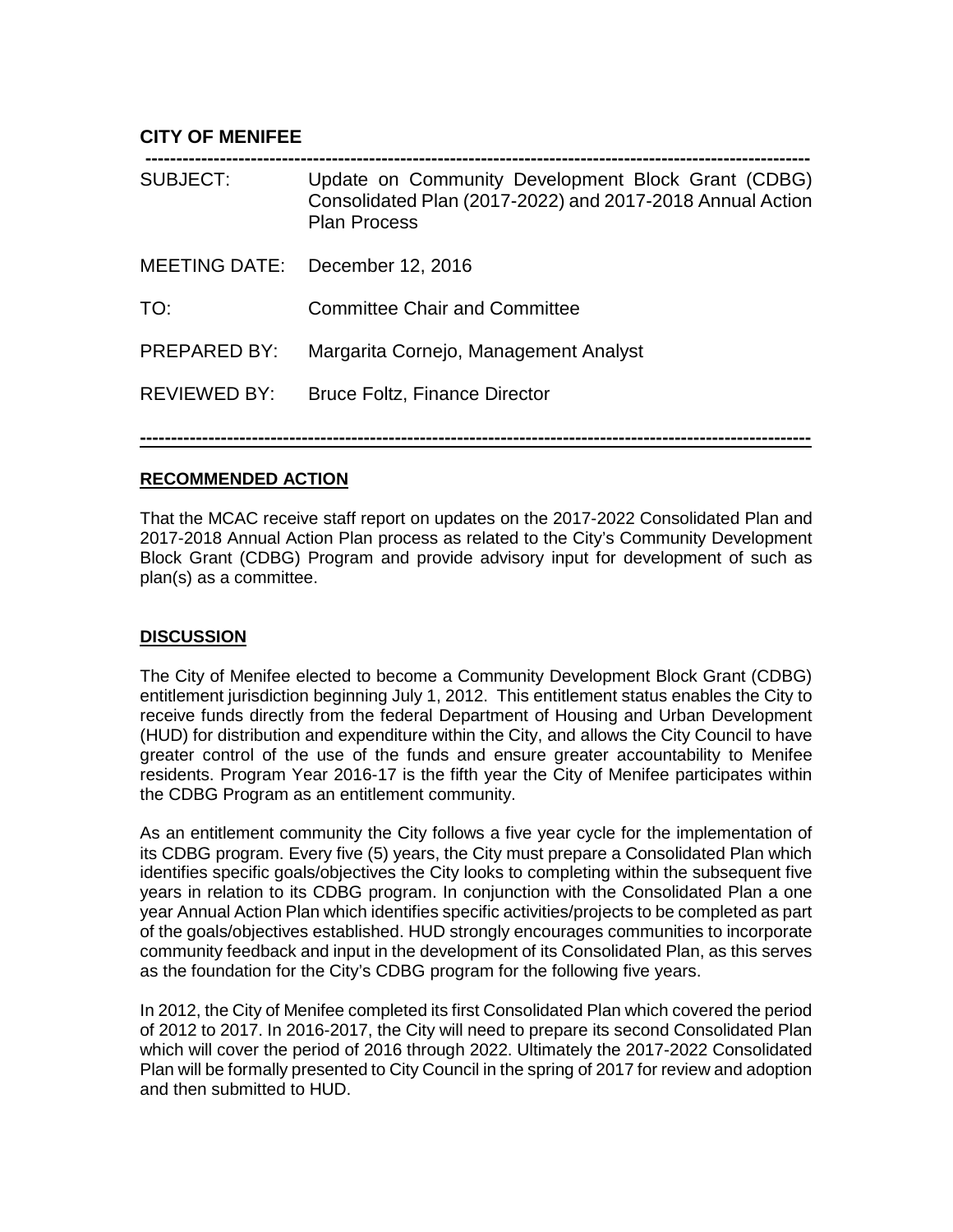City of Menifee Staff Report CDBG 2017-2022 Consolidated Plan December 12, 2016

In preparation for the development of the Consolidated Plan, staff has completed various forms of outreach to ensure and encourage community awareness and participation in the development of such plan. Completed actions/efforts include, but are not limited to:

- 1. Presentation regarding the upcoming Consolidated Plan (2017-2022) and 2017- 2018 Annual Action Plan was presented before City Council and the general public at the September 21, 2016 regular City Council meeting;
- 2. A Community Needs Survey and Fair Housing Survey (similar to the one completed in 2012) soliciting public input on highest priority needs for CDBG related activities/projects such as: infrastructure, recreation, youth programs, senior programs, etc. was released in mid-October 2016. The survey has been made available in English and Spanish versions, electronically and hard copies. The survey has been posted under the City's main page, News and Announcements, the City's CDBG subpage, and distributed to the City's list-serve;
- 3. CDBG staff attendance and distribution/collection of surveys at the October 2016 Senior Advisory Committee Meeting and Youth Advisory Committee Meeting;
- 4. CDBG staff attendance and distribution/collection of surveys at the Menifee Fall Festival held on October 29, 2016;
- 5. CDBG staff attendance and distribution/collection of surveys and information of the City's CDBG program and survey at Veteran's Appreciation Breakfast held at the Kay Ceniceros Senior Center held on November 15, 2016;
- 6. Consultations with the County of Riverside Department of Public Health, Housing Authority, and Fair Housing Council of Riverside County;
- 7. Service Provider Surveys were electronically distributed and hard copies mailed out to all known local non-profit/service providers for direct input on community needs. A total of twenty (24) Service Provider Surveys were distributed;
- 8. Revised/Updated Citizen Participation Plan (CPP) for the 2017-2022 Consolidated Plan has been prepared and made available for a 30 day public review/comment period commencing December 5, 2016. The CPP will be formally presented for consideration for adoption by City Council at a public hearing scheduled for January 4, 2017.
- 9. The CDBG Grant Application Booklet for the 2017/2018 Program Year has been released as of November 19, 2016. The availability of the Application Booklet was included in the 30-day notice for the Community Needs and CDBG Grant Application Workshop scheduled for December 20, 2016. Prospective applicants, such as existing and past subrecipients, past applicants, and other City departments have been contacted via email regarding the availability of the CDBG Grant Application Booklet. The notice was advertised in the newspaper, and posted on the City website, at Menifee City Hall, Heritage Library, Sun City Library, Paloma Valley Library, Kay Ceniceros Senior Center, and Marion Ashley Center.